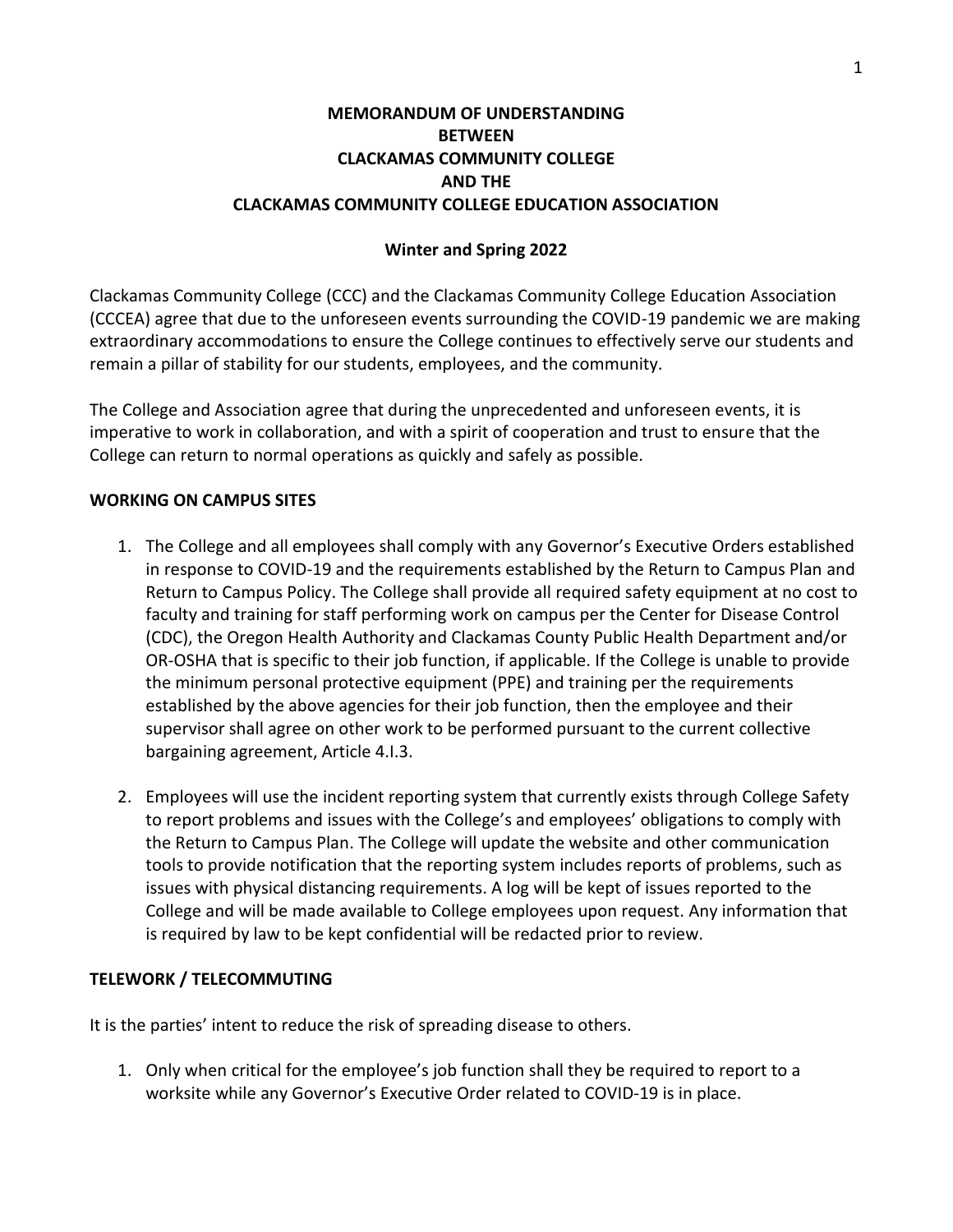- 2. To the extent available, the College shall allow teleworking employees to use college equipment and supplies needed to perform job duties. If the employee is required to purchase their own supplies and no alternate supply is available at the College, they may request the authority to purchase the required supply from their supervisor. Such request shall include why the supply is required to perform their job, documentation of why there are no alternate supplies or equipment available, and the cost of the requested supplies. If the request is approved, they will submit receipts to their supervisor for reimbursements for any out-of-pocket expenses. Such decision will be at the sole discretion of the supervisor. Any supplies or equipment purchased and reimbursed will be property of the College.
- 3. If an employee's personal internet connection is not sufficient to conduct and transmit courses online to the level that is needed, and if approved by the College, and if such upgrade is available, supplies above shall include the cost of upgrading the employee's personal internet connection to the level required to conduct and transmit courses online. Employees requesting an upgrade must notify their supervisor and College ITS. The College will review the request and provide options for addressing the problem, which may or may not include a technology solution. Any upgrade provided will be solely for the duration of conducting and transmitting courses online.
- 4. The parties acknowledge that the emergency conditions of the pandemic require employees working from home to be impacted by family and childcare obligations during the workday, as well as a work environment in the home that may not provide the same level of productivity as the employee's typical work environment.

#### **TECHNOLOGY AND DISTANCE LEARNING**

- 1. The College shall provide hardware and software for remote and online teaching to faculty who do not have the necessary equipment, including through loan from ITS. The College shall set up a request system for hardware. Hardware may include laptops, webcams, audio equipment, etc. All hardware, equipment, and furniture purchased with CCC funds belongs to the College and will be returned to the College at the College's request.
- 2. The College will provide training and support for the transition of traditionally taught (face-toface) courses for distance learning delivery, and the College will provide additional training and support for the maintenance of courses that have been transitioned for remote or online distance learning delivery.
- 3. The College may determine if the campus reopens to additional classes or activities during the course of winter and/or spring term 2022. In instances where a faculty member would prefer to teach one or more courses on campus, individual faculty members will work with their supervisor to follow the Return to Campus plan, including the application process.
- 4. Faculty shall not be required to teach face-to-face.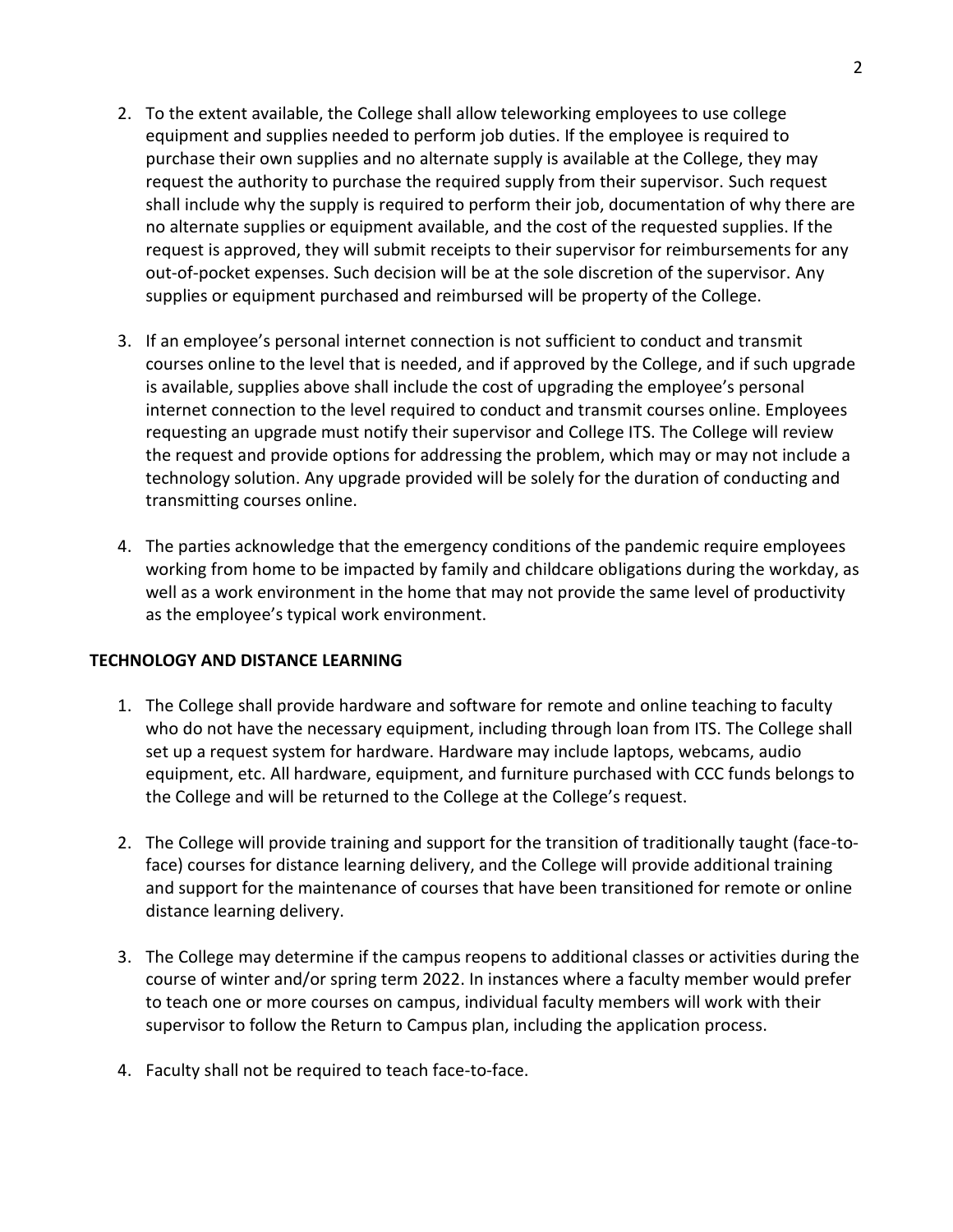#### **PAID LEAVE**

- 1. Employees who self-identify as 'high risk' for COVID-19 in accordance with CDC guidelines and/or the Oregon Health Authority and Clackamas County Public Health shall not be required to report for on-campus duty, although the College may require verification from their treatment provider.
- 2. Employees shall be permitted to use any type of leave to which they are otherwise entitled under the collective bargaining agreement or by law even if they are on a telework/telecommuting agreement.
- 3. Full-time faculty who must observe a fourteen (14) day quarantine as a result of an exposure to COVID-19 will suffer no loss of pay while in quarantine. Full-time faculty who are able to work remotely during quarantine will continue to perform their regular job assignments and receive their regular pay. Full-time faculty who are able to work but whose work cannot be performed remotely during quarantine will receive pay as if they were working their regular assignment(s).
- 4. Full-time faculty who must isolate or quarantine because they are exposed to or exhibit symptoms of or test positive for COVID-19 or who must care for a family member impacted by COVID-19 may seek additional sick leave under the college's COVID-19 Sick Leave Program. (See Exhibit A at the end of this document to review the COVID-19 Sick Leave Program).
- 5. The use of accrued sick leave will be in accordance with the collective bargaining agreement.

#### **NO UNDERLOAD**

No faculty member shall be underloaded for winter term 2022 or spring term 2022.

#### **FACULTY EVALUATION**

The full-time faculty administrative evaluation process during the 2021-22 academic year will be as described in the 2019-2022 Full-Time Faculty Agreement, Article 13 with the following exceptions and clarifications:

- 1. Department feedback **for step advancement and probationary full-time faculty** may be gathered through a remote format such as ZOOM or email in winter and spring 2022. The method for feedback will be determined with dean and department consensus.
- 2. For full-time faculty who are typically assigned classes as part of their normal workload but who have alternative workload assignments during the year due to the COVID pandemic will consult with their supervisor to agree upon appropriate portfolio elements for the evaluation.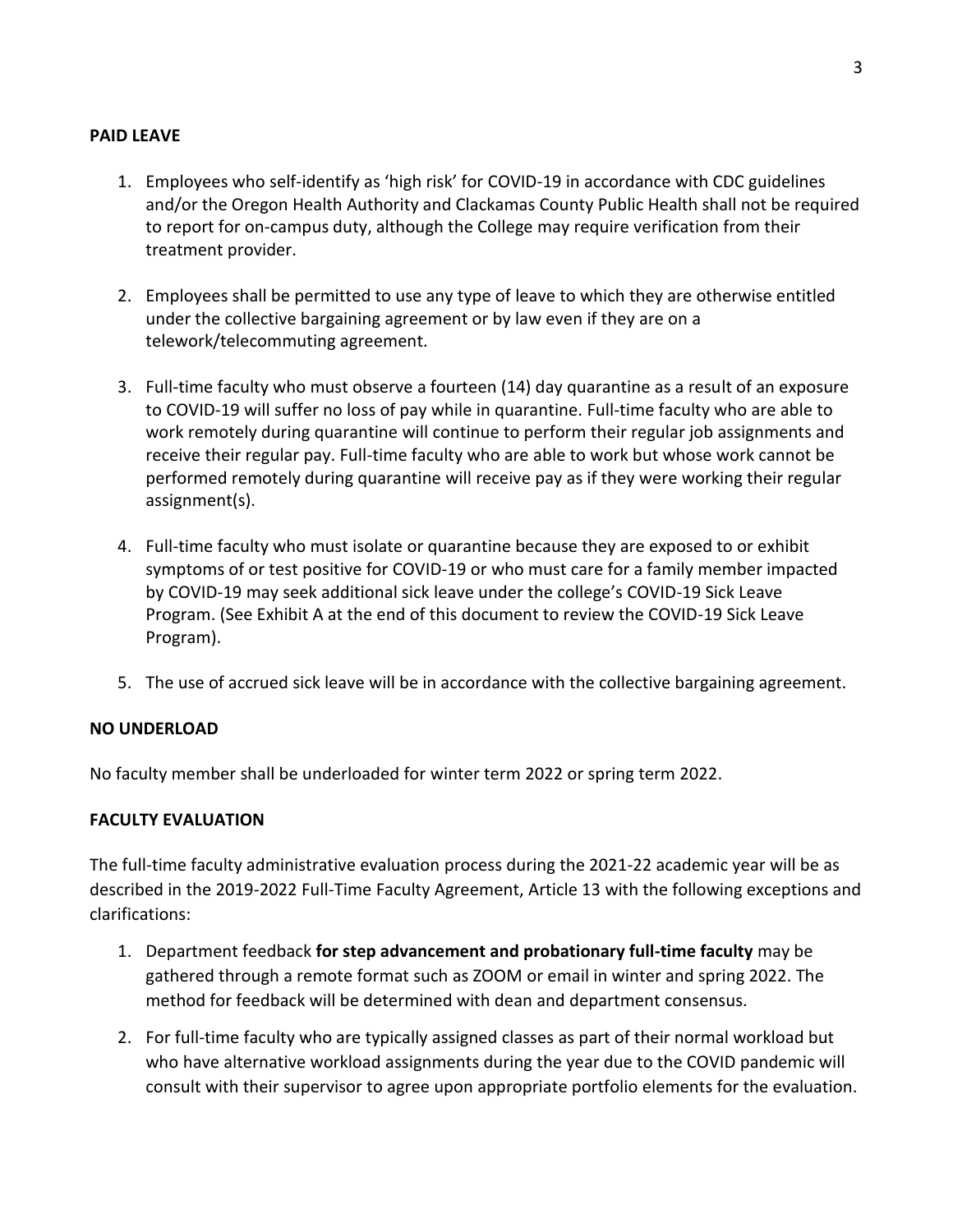#### **SHARED GOVERNANCE**

The College commits to holding shared governance meetings: Presidents' Council, College Council, and the Budget Advisory Group, virtually.

#### **ADDITIONAL PROVISIONS**

- 1. Conflicting provisions. This MOU shall supersede any conflicting provisions in the current collective bargaining agreement or past practice between the parties related to the subject covered by this MOU for its duration.
- 2. In addition to salary, the College shall provide regular payments to PERS, insurance, and any other compensation as provided for in the collective bargaining agreement for employees who are working or otherwise receiving their salary through the use of paid leave.
- 3. In the event that the College or local, state or federal government make changes that may further impact College employees and/or working conditions, the parties agree to review and modify this MOU as needed for the safety of all employees.
- 4. The College will provide the Association at least 30 calendar days advance notice of any directive to return to normal and typical duty at the end of the COVID-19 pandemic. Additionally, anticipating possible significant changes to COVID-19 restrictions by or before spring 2022, the College and the Association agree to meet on or before February 4, 2022 to determine if this MOU should be updated for spring term.
- 5. The parties agree that this MOU satisfies any bargaining obligation imposed by the Public Employees Bargaining Act (PECBA) ORS 243.650-243.782 regarding the decision and impact of the terms and conditions of employment that are addressed above.
- 6. This MOU does not establish a precedent.
- 7. This agreement will cease at the end of spring term 2022 but may be extended by mutual agreement by the parties in writing. This MOU may be amended by mutual agreement.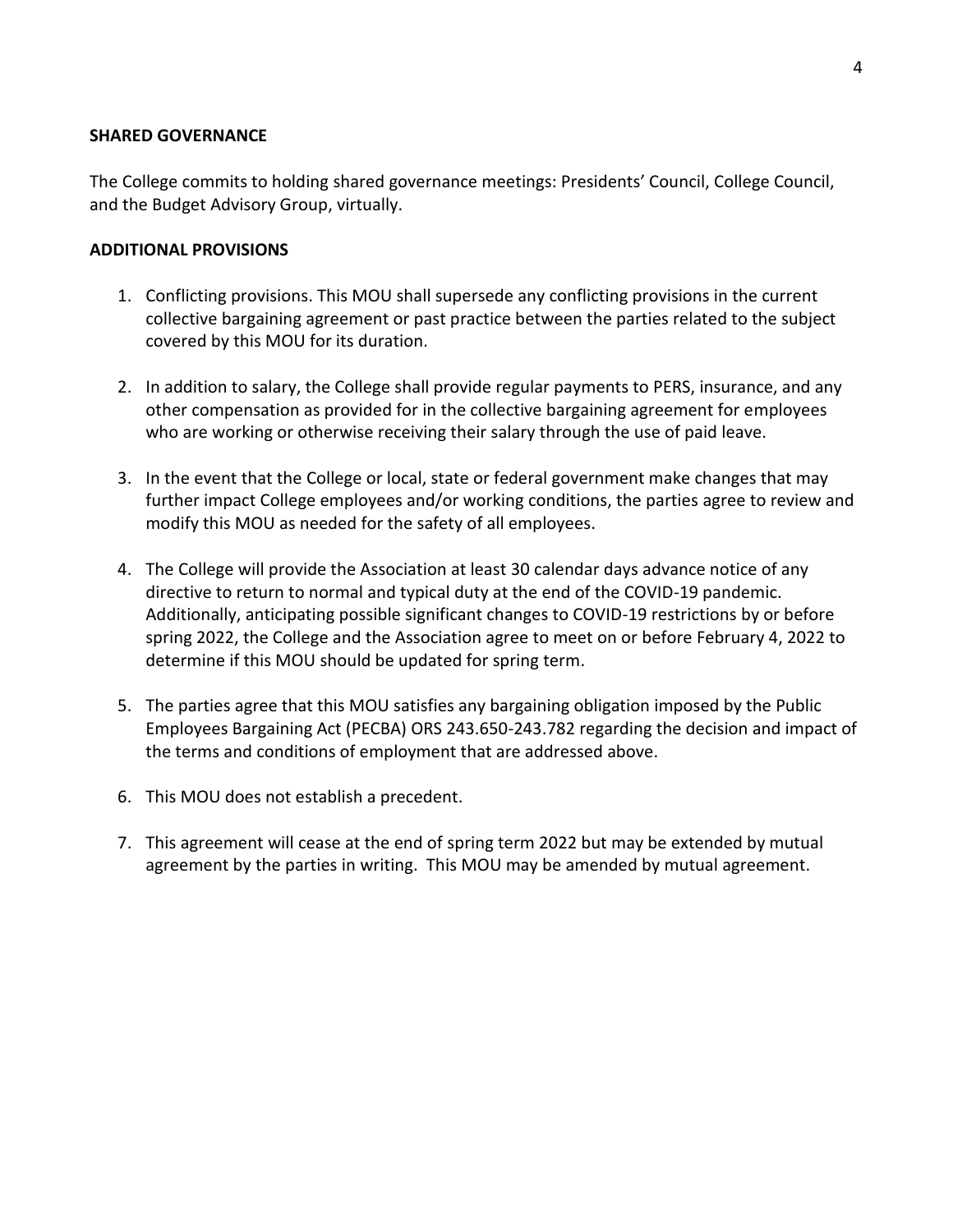#### **For the Association:**

1 Throduse 26

**Nora Brodnicki** Date FTF Co-President

Mark Yannotta

**Mark Yannotta Date** FTF Co-President

 $\overline{\phantom{a}}$ 

**For the Administration:** 

 $\sim$   $\sim$   $\sim$   $\sim$   $\sim$   $\sim$   $\sim$ 

**David Plotkin** Date **Date** Vice President, Instruction and Student Services

\_\_\_\_\_\_\_\_\_\_\_\_\_\_\_\_\_\_\_\_\_\_\_\_\_\_\_\_\_\_\_\_\_\_\_\_\_\_\_\_\_ \_\_\_\_\_\_\_\_\_\_\_\_\_

\_\_\_\_\_\_\_\_\_\_\_\_\_\_\_\_\_\_\_\_\_\_\_\_\_\_\_\_\_\_\_\_\_\_\_\_\_\_ \_\_

**Melissa Richardson** Date Chief Human Resources Officer

12/10/2021

\_\_\_\_\_\_\_\_\_\_\_

\_\_\_\_\_\_\_\_\_\_\_

\_\_\_\_\_\_\_\_\_\_\_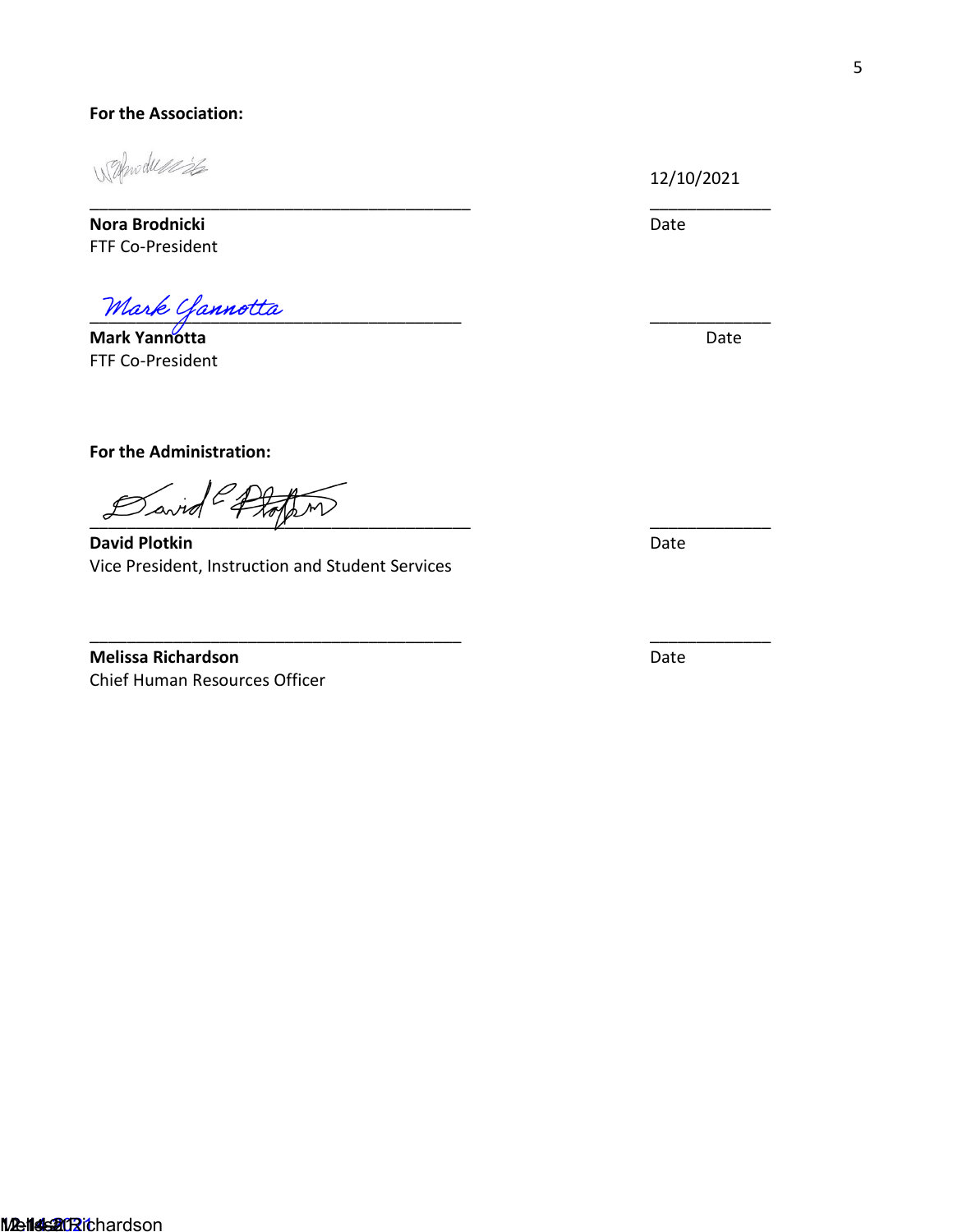**Exhibit A** 



# **COVID-19 Sick Leave Program January 1, 2021 – June 11, 2022**

# **Purpose**

The COVID-19 Sick Leave Program supports a healthy college community by granting employees additional sick time to cover time away from work due to their own experience of COVID-19 or the need to care for a family member impacted by COVID-19.

# **Eligibility**

All full-time and part-time employees who have been employed at least 30 days are eligible for COVID-19 Sick Leave.

To be eligible for COVID-19 Sick Leave based on their own experience, the employee must:

- Be in quarantine due to a COVID-19 exposure; OR
- .Be in isolation due to COVID-19 symptoms; OR
- Have been diagnosed with COVID-19.

To be eligible for COVID-19 Sick Leave to care for a family member:

- The employee must be caring for an individual who is subject to a quarantine or isolating due to COVID-19: OR
- The employee is caring for a son or daughter because the school or place of care for the son or daughter has been closed, or the childcare provider of their son or daughter is unavailable due to COVID-19.

# **Benefit**

COVID-19 Leave is a one-time addition up to of two weeks of sick leave. The total amount of sick leave hours granted under the Program is based on two weeks of an employee's regular work hours up to a maximum of 80 hours:

- Full-time employees may be entitled to up to 80 hours of paid sick time at their regular rate of pay
- Part-time employees may be entitled to the number of hours that the individual works over a two-week period at their regular rate of pay
- COVID-19 Sick Leave cannot be taken intermittently